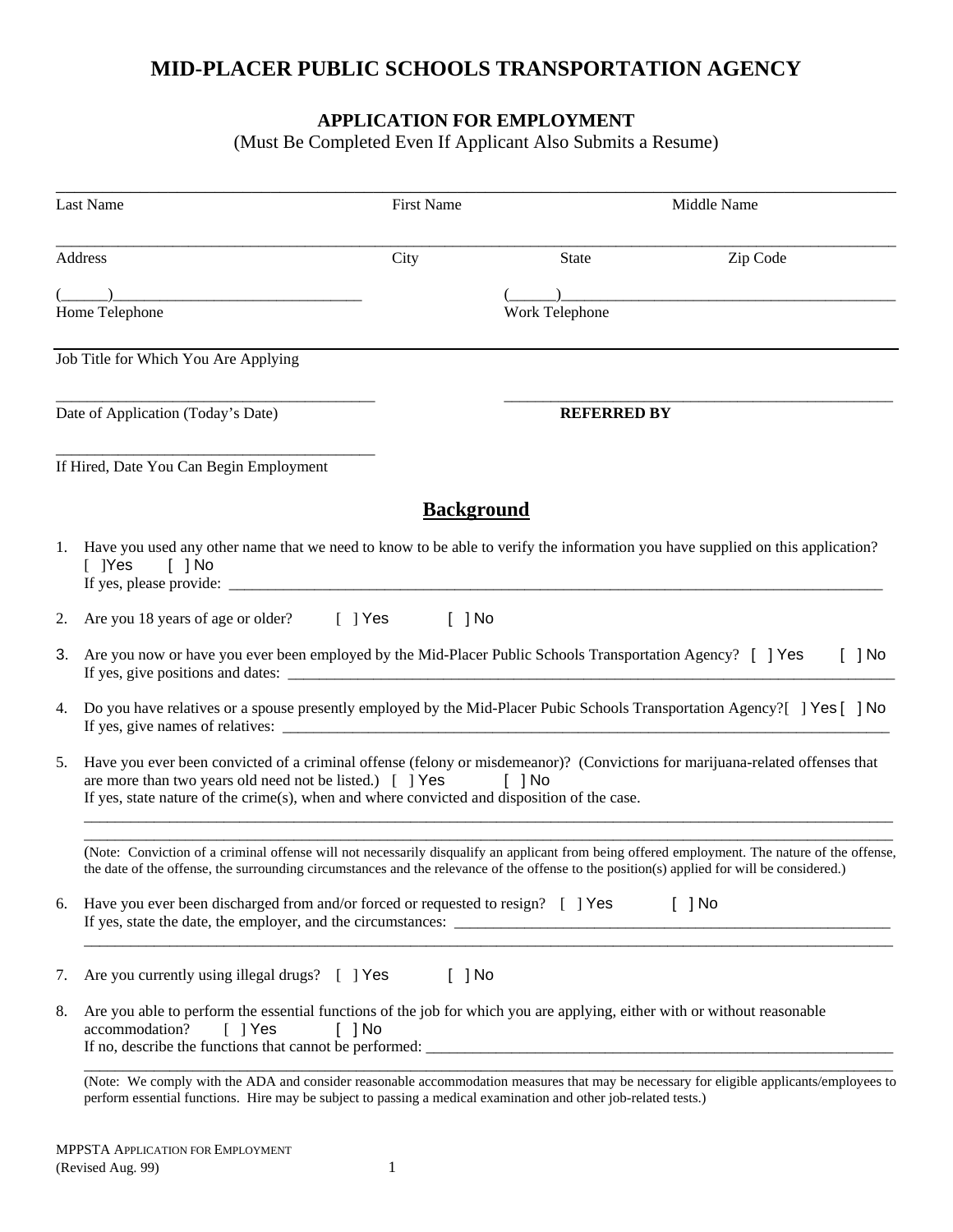### **Education and Training**

| <b>SCHOOL</b>                | <b>NAME AND</b><br><b>ADDRESS</b>                                                                                                                                                                                                             | # OF YEARS<br><b>COMPLETED</b> | <b>DID YOU</b><br>GRADUATE?  | <b>DEGREE</b><br>DIPLOMA, OR<br><b>CERTIFICATE</b> |
|------------------------------|-----------------------------------------------------------------------------------------------------------------------------------------------------------------------------------------------------------------------------------------------|--------------------------------|------------------------------|----------------------------------------------------|
| High<br>School               | <u> 2000 - Jan James James James James James James James James James James James James James James James James J</u><br><u> 1980 - John Stein, maritan bestehen der Stein und der Stein und der Stein und der Stein und der Stein und der</u> |                                | $\lceil$ 1 Yes $\lceil$ 1 No |                                                    |
| Voc.                         | <u> 1990 - Jan Alexander (f. 1980)</u>                                                                                                                                                                                                        |                                | $\lceil$ 1 Yes $\lceil$ 1 No |                                                    |
| Univ.                        | the process of the control of the control of the control of the control of the control of the control of the control of the control of the control of the control of the control of the control of the control of the control                 |                                | $[$ $]$ Yes $[$ $]$ No       |                                                    |
| $\lceil$   Yes $\lceil$   No | Some of our customers (students and parents) may not speak English. Do you speak, write or understand any foreign languages?<br>If yes, which language(s)? $\qquad \qquad$                                                                    |                                |                              |                                                    |
|                              | Do you have any other experience, training, qualifications or skills which you feel make you especially suited for work at Mid-Placer<br>Public Schools Transportation Agency? [ ] Yes [ ] No                                                 |                                |                              |                                                    |

## **Personal References**

\_\_\_\_\_\_\_\_\_\_\_\_\_\_\_\_\_\_\_\_\_\_\_\_\_\_\_\_\_\_\_\_\_\_\_\_\_\_\_\_\_\_\_\_\_\_\_\_\_\_\_\_\_\_\_\_\_\_\_\_\_\_\_\_\_\_\_\_\_\_\_\_\_\_\_\_\_\_\_\_\_\_\_\_\_\_\_\_\_\_\_\_\_\_\_\_\_\_\_\_\_\_\_\_\_\_\_\_

List below three people who are not current or former managers or co-workers and who are not related to you who have knowledge of your reliability and abilities:

|             |              | #OF YEARS         | <b>NATURE OF</b>           |
|-------------|--------------|-------------------|----------------------------|
| <b>NAME</b> | <b>PHONE</b> | <b>ACQUAINTED</b> | <b>ACQUAINTANCE</b>        |
| 1.          |              |                   | [ ] neighbor               |
|             |              |                   | ] friend                   |
|             |              |                   | ] other:                   |
| 2.          |              |                   | ] neighbor<br>$\mathbf{L}$ |
|             |              |                   | ] friend                   |
|             |              |                   | other:                     |
| 3.          |              |                   | ] neighbor                 |
|             |              |                   | ] friend                   |
|             |              |                   | other:                     |

## **Work References**

List below three people who are not related to you and who are current or former co-workers or managers who have knowledge of your reliability and abilities:

|                                     |              |     |                 | # OF YEARS<br><b>NATURE OF</b> |  |
|-------------------------------------|--------------|-----|-----------------|--------------------------------|--|
| <b>NAME</b>                         | <b>PHONE</b> | CO. | <b>POSITION</b> | ACQUAINTED ACQUAINTANCE        |  |
| 1.                                  |              |     |                 | co-worker                      |  |
|                                     |              |     |                 | manager                        |  |
| 2.                                  |              |     |                 | co-worker                      |  |
|                                     |              |     |                 | manager                        |  |
| 3.                                  |              |     |                 | co-worker                      |  |
|                                     |              |     |                 | manager                        |  |
| MDDCTA Application for Early on the |              |     |                 |                                |  |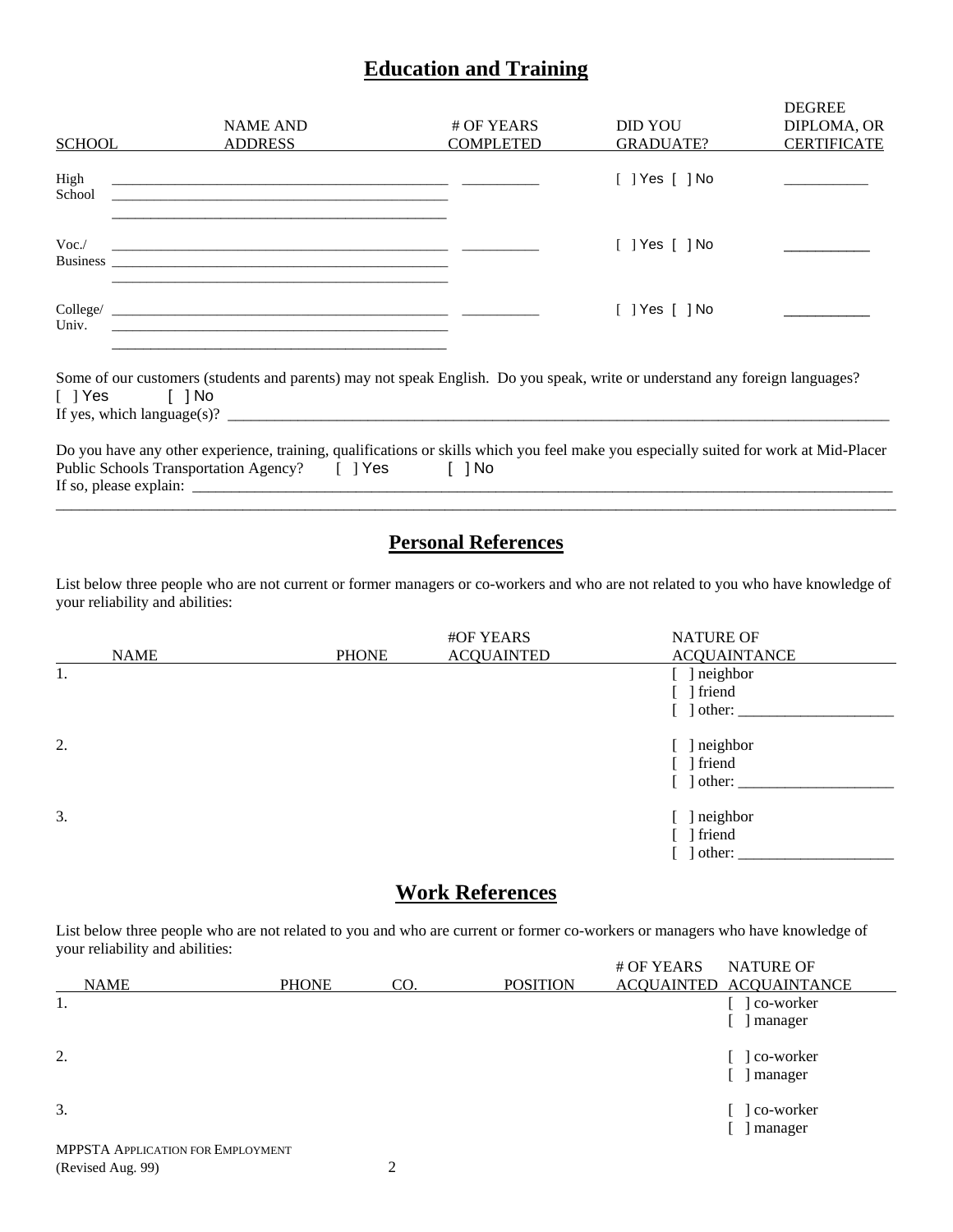### **Experience** (Most Recent Experience First)

Please provide employment information to cover the last ten (10) years. Please attach additional pages if necessary to cover the last 10 years.

| $\mathbf{1}$   | Name, Address &<br>Phone #<br>of Employer | From<br>mo/yr | To<br>mo/yr | <b>Starting</b><br>Position<br>& Duties        | Ending<br><b>Position</b><br>& Duties | <b>Monthly</b><br>Beg.<br><b>Salary</b> | <b>Monthly</b><br><b>Ending</b><br><b>Salary</b> | <b>Reason</b><br>For<br>Leaving                                                                                             | Name & Title<br><b>Of Supervisor</b> |
|----------------|-------------------------------------------|---------------|-------------|------------------------------------------------|---------------------------------------|-----------------------------------------|--------------------------------------------------|-----------------------------------------------------------------------------------------------------------------------------|--------------------------------------|
|                |                                           |               |             |                                                |                                       |                                         |                                                  | ] terminated<br>Γ.<br>] resigned<br>$\Gamma$<br>[ ] if resigned,<br>were you asked<br>to resign_____<br>$[$ ] other: $\_\_$ |                                      |
| $\overline{2}$ | Name, Address &<br>Phone #<br>of Employer | From<br>mo/yr | To<br>mo/yr | <b>Starting</b><br><b>Position</b><br>& Duties | Ending<br><b>Position</b><br>& Duties | Monthly<br>Beg.<br><b>Salary</b>        | <b>Monthly</b><br><b>Ending</b><br><b>Salary</b> | Reason<br>For<br>Leaving                                                                                                    | Name & Title<br>Of Supervisor        |
|                |                                           |               |             |                                                |                                       |                                         |                                                  | 1 terminated<br>T<br>[ ] resigned<br>[ ] if resigned,<br>were you asked<br>to resign_<br>$[$ ] other: $\_\_$                |                                      |
| 3              | Name, Address &<br>Phone #<br>of Employer | From<br>mo/yr | To<br>mo/yr | <b>Starting</b><br>Position<br>& Duties        | Ending<br><b>Position</b><br>& Duties | <b>Monthly</b><br>Beg.<br><b>Salary</b> | Monthly<br><b>Ending</b><br><b>Salary</b>        | <b>Reason</b><br>For<br>Leaving                                                                                             | Name & Title<br><b>Of Supervisor</b> |
|                |                                           |               |             |                                                |                                       |                                         |                                                  | 1 terminated<br>L<br>[ ] resigned<br>[ ] if resigned,<br>were you asked<br>to resign $\qquad$<br>$[$ ] other: $\_\_$        |                                      |
| 4              | Name, Address &<br>Phone#<br>of Employer  | From<br>mo/yr | To<br>mo/yr | <b>Starting</b><br><b>Position</b><br>& Duties | Ending<br><b>Position</b><br>& Duties | <b>Monthly</b><br>Beg.<br><b>Salary</b> | <b>Monthly</b><br><b>Ending</b><br><b>Salary</b> | <b>Reason</b><br>For<br>Leaving                                                                                             | Name & Title<br><b>Of Supervisor</b> |
|                |                                           |               |             |                                                |                                       |                                         |                                                  | 1 terminated<br>$\Gamma$<br>] resigned<br>[ ] if resigned,<br>were you asked<br>to resign_<br>$[$ dther: $\_\_$             |                                      |
| 5              | Name, Address &<br>Phone#<br>of Employer  | From<br>mo/yr | To<br>mo/yr | <b>Starting</b><br>Position<br>& Duties        | Ending<br><b>Position</b><br>& Duties | <b>Monthly</b><br>Beg.<br><b>Salary</b> | <b>Monthly</b><br>Ending<br><b>Salary</b>        | Reason<br>For<br>Leaving                                                                                                    | Name & Title<br>Of Supervisor        |
|                |                                           |               |             |                                                |                                       |                                         |                                                  | 1 terminated<br>T<br>[ ] resigned<br>[ ] if resigned,<br>were you asked<br>to resign______<br>$[$ ] other: $\_\_$           |                                      |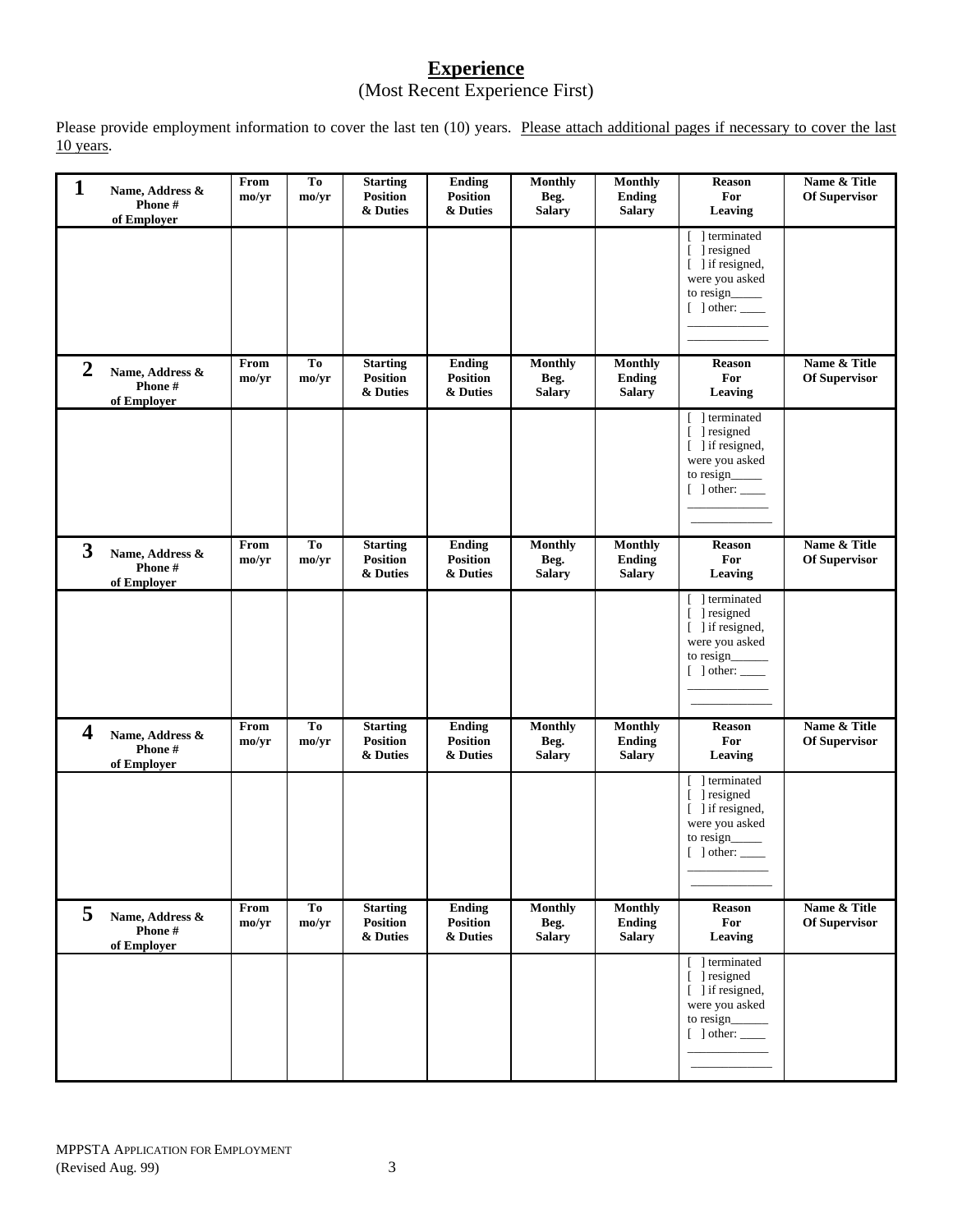Did any of your previous employers provide written job performance reviews?  $\lceil$  | Yes  $\lceil$  | No If yes, for each employer that provided written reviews, state the overall rating you received at each employer.

|                                                                                  |         |                      | Employer $#4$ :<br>Employer $#5$ : $\_\_$ |         |            |
|----------------------------------------------------------------------------------|---------|----------------------|-------------------------------------------|---------|------------|
| May we contact the employers listed above?                                       |         |                      |                                           |         |            |
| Employer #1: $\lceil \cdot \rceil$ Yes<br>Employer #2: $[$   Yes<br>Employer #3: | I I Yes | 1 No<br>1 No<br>] No | Employer #4:<br>Employer #5: [] Yes       | [ ] Yes | No<br>l No |

### **Please Read Carefully, Initial Each Paragraph and Sign Below**

- \_\_\_\_\_\_\_\_ (initials) I hereby certify all information provided by me on this employment application and all other information provided by me in the course of applying for employment at Mid-Placer Public Schools Transportation Agency is truthful and accurate. I understand that if any information provided by me on this employment application or any other information provided by me in the course of applying for employment at Mid-Placer Public Schools Transportation Agency (including information provided by me during the hiring process) is found to be false, untruthful or misleading (because of the information provided or because of the failure to provide information), that such misinformation will be cause for immediate rejection of my application for employment. I further understand that if I am hired as an employee of Mid-Placer Public Schools Transportation Agency and at any time thereafter it is discovered that any information provided by me on this employment application or any of the other information provided by me in the course of applying for employment at Mid-Placer Public Schools Transportation Agency (including information provided by me during the hiring process) is found to be false, untruthful or misleading (because of the information provided or because of the failure to provide information), I will be subject to immediate termination from employment.
- (initials) I further certify that I, the undersigned applicant, have personally completed this application.
- (initials) I hereby authorize and consent to the Mid-Placer Public Schools Transportation Agency and its representatives thoroughly investigating my references, work record, education (dates of attendance, classes taken, grades and/or degree or certificate received) and other matters related to my suitability for employment and, further, consent to and authorize the references I have listed to disclose to the Mid-Placer Public Schools Transportation Agency any and all letters, reports and other information related to my work, without giving me prior notice of such disclosure. In addition, I hereby release the Mid-Placer Public Schools Transportation Agency, my former employers and all other persons, corporations, partnerships, entities and associations from any and all claims, demands or liabilities arising out of or in any way related to such investigation or disclosure. I waive all claims or actions of any kind relating in any way to such investigation or disclosure against the Mid-Placer Public Schools Transportation Agency, my former employers and all other persons, corporations, partnerships, entities and associations.

Date Applicant's Signature

\_\_\_\_\_\_\_\_\_\_\_\_\_ \_\_\_\_\_\_\_\_\_\_\_\_\_\_\_\_\_\_\_\_\_\_\_\_\_\_\_\_\_\_\_\_\_\_\_\_\_\_\_\_\_\_

 $\overline{\phantom{a}}$ 

 $\overline{\phantom{a}}$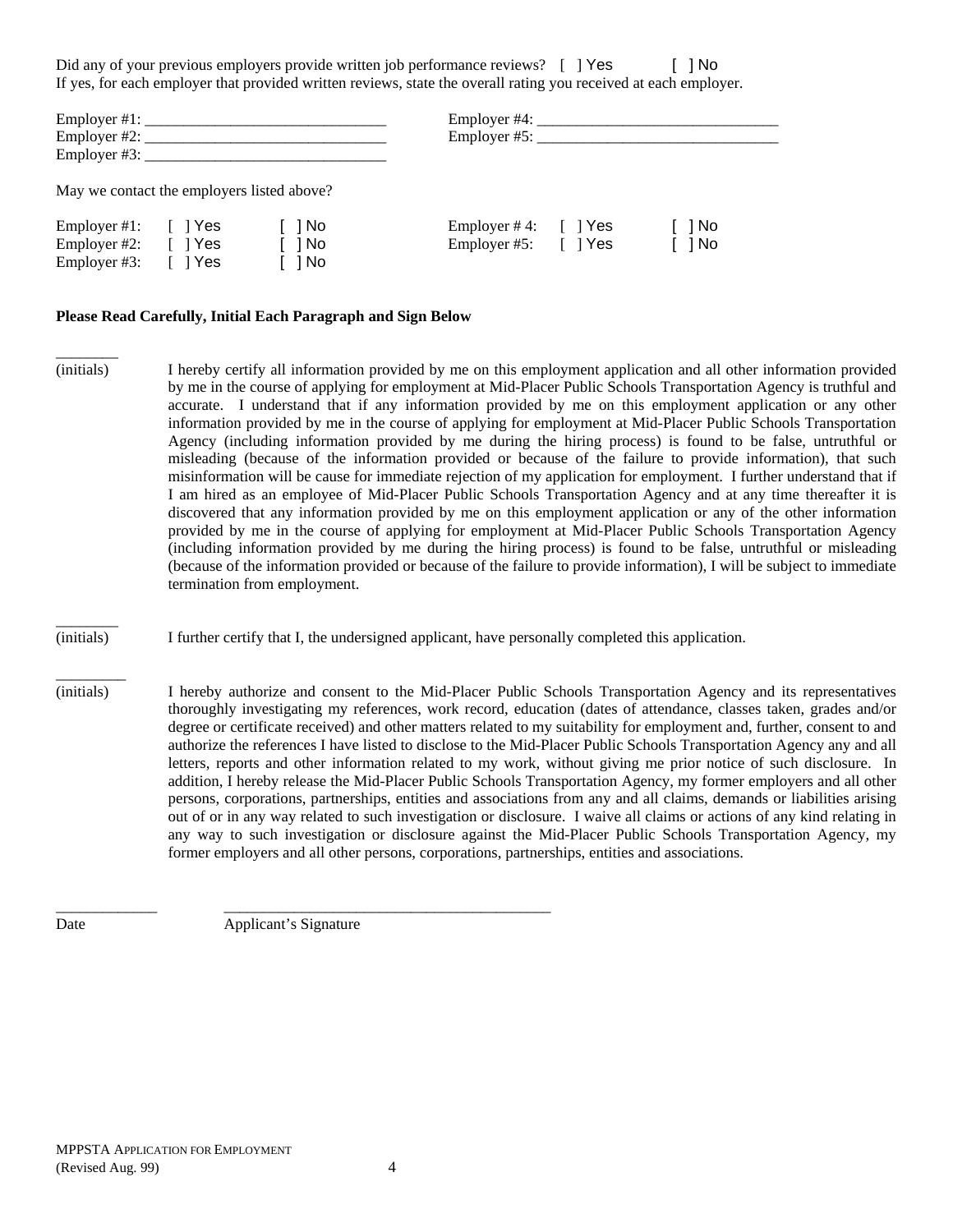# **MID-PLACER PUBLIC SCHOOLS TRANSPORTATION AGENCY SUPPLEMENTAL APPLICATION FORM**

### **ALL CLASSIFICATIONS**

# THIS SECTION WILL BE REMOVED BEFORE REVIEW BY THE SCREENING PANEL

Directions: Please answer the following questions. The questions deal with job requirements. The initials MQ stand for Minimum Qualification.

You should be able to answer all of the "MQ" questions with the answer "Yes". If you cannot answer "yes" to every question in the "MQ" section, you should reconsider applying for the classification because you will be rejected during the selection process.

NOTE: IN THE EVENT YOU NEED ANY HELP COMPLETING THIS APPLICATION, PLEASE SEE THE APPROPRIATE JOB ANNOUNCEMENT OR COME TO THE PERSONNEL OFFICE FOR ASSISTANCE.

In order for you to be placed on an eligibility list, it is necessary that you: (1) submit a completed application by the filing deadline; (2) attend and pass an oral interview; and (3) meet other requirements as stated in the job announcement.

.................... ............................

#### **MINIMUM QUALIFICATIONS**

State law requires all classified employees to:

- Swear or affirm allegiance to the United States and to the State of California;
- Provide the Agency with a current intradermal tuberculin test or chest x-ray report;
- Submit to a medical examination provided by the Agency;
- Provide a fingerprint report.

Please place an "X" in the appropriate box.

|    | Are you willing prior to employment to:                                                                                                                                                                 | <b>YES</b>                      | N <sub>O</sub>          |
|----|---------------------------------------------------------------------------------------------------------------------------------------------------------------------------------------------------------|---------------------------------|-------------------------|
| 1. | Swear or affirm allegiance to the United States and to the State of California?                                                                                                                         | $\Box$                          | [ ] (MQ)                |
| 2. | Provide the Agency with a current x-ray or intradermal tuberculin report?                                                                                                                               | $\Box$                          | J(MQ)                   |
| 3. | If you are offered employment conditioned on satisfactorily completing a medical<br>examination, will you complete a medical examination and consent to the doctor<br>providing a report to the Agency? | $\Box$                          | [ ] (MQ)                |
| 4. | Will you complete a fingerprint report as directed?                                                                                                                                                     | $\begin{bmatrix} \end{bmatrix}$ | [ ] (MQ)                |
| 5. | If you are applying to be a driver or other position requiring driving, do you<br>possess a valid California Driver's License?                                                                          | $\begin{bmatrix} \end{bmatrix}$ | [ ] (MQ)                |
| 6. | Are you willing to work under the following conditions:                                                                                                                                                 | <b>YES</b>                      | N <sub>O</sub>          |
|    | Irregular hours (5:30 a.m. or earlier)?<br>Split shifts?<br>Summer hours?                                                                                                                               |                                 | 1 (MQ)<br> (MO)<br>(MQ) |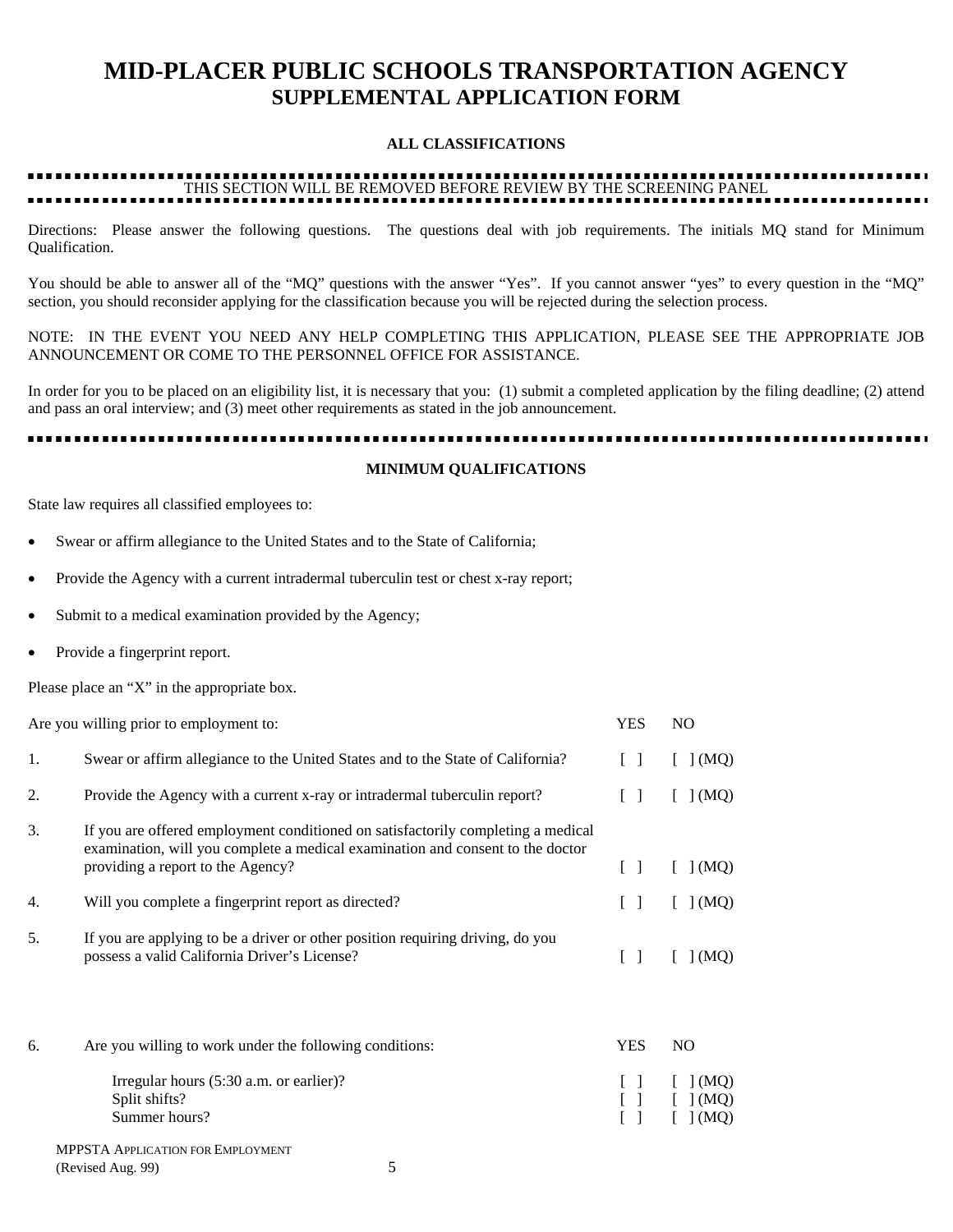| 7.  | Are you willing to work overtime?                                                                                                                                                                                             | $\begin{bmatrix} \end{bmatrix}$        | [ ] (MQ)                                                                                      |
|-----|-------------------------------------------------------------------------------------------------------------------------------------------------------------------------------------------------------------------------------|----------------------------------------|-----------------------------------------------------------------------------------------------|
| 8.  | Are you willing to work weekends when needed?                                                                                                                                                                                 | $\begin{bmatrix} 1 \end{bmatrix}$      | [ ] (MQ)                                                                                      |
| 9.  | Are you willing to perform routine work to completion?                                                                                                                                                                        | $[ \ ]$                                | [ ] (MQ)                                                                                      |
| 10. | Are you willing to work under the following conditions:<br>(Only answer the questions pertaining to the job category for which you are applying)                                                                              |                                        |                                                                                               |
|     | <b>DRIVERS:</b>                                                                                                                                                                                                               |                                        |                                                                                               |
|     | Around dust?<br>In damp weather?<br>In snow conditions?<br>Around children?<br>Around pungent bodily odors?<br>At low temperatures?                                                                                           | $\left[ \quad \right]$<br>[ ]          | [ ] (MQ)<br>[ ] (MQ)<br>[ ] (MQ)<br>[ ] (MQ)<br>[ ] (MQ)<br>[ ] (MQ)                          |
|     | <b>MECHANICS:</b>                                                                                                                                                                                                             |                                        |                                                                                               |
|     | At heights up to 20 feet?<br>At high temperatures?<br>In awkward, small places?<br>Around gases, stagnant air, fumes, odors?<br>At low temperatures?<br>Around vibration?<br>In damp areas?<br>Around dust?<br>Around grease? | [<br>$\begin{bmatrix} 1 \end{bmatrix}$ | [ ] (MQ)<br>[ ] (MQ)<br>[ ] (MQ)<br>[ ] (MQ)<br>$\,$ (MQ)<br>[ ] (MQ)<br>[ ] (MQ)<br>[ ] (MQ) |
|     | <b>OFFICE WORKERS:</b>                                                                                                                                                                                                        |                                        |                                                                                               |
|     | Using TV screen type computer terminals?<br>Around paper dust?                                                                                                                                                                | $\mathbf{I}$                           | [ ] (MQ)<br>$\mid$ (MQ)                                                                       |

I have read the Agency Job Description requirements which includes the physical requirements for the essential functions for the position for which I am applying.

Date: \_\_\_\_\_\_\_\_\_\_\_\_\_\_\_\_\_\_\_\_ \_\_\_\_\_\_\_\_\_\_\_\_\_\_\_\_\_\_\_\_\_\_\_\_\_\_\_\_\_\_\_\_\_\_\_\_\_\_\_

**Signature**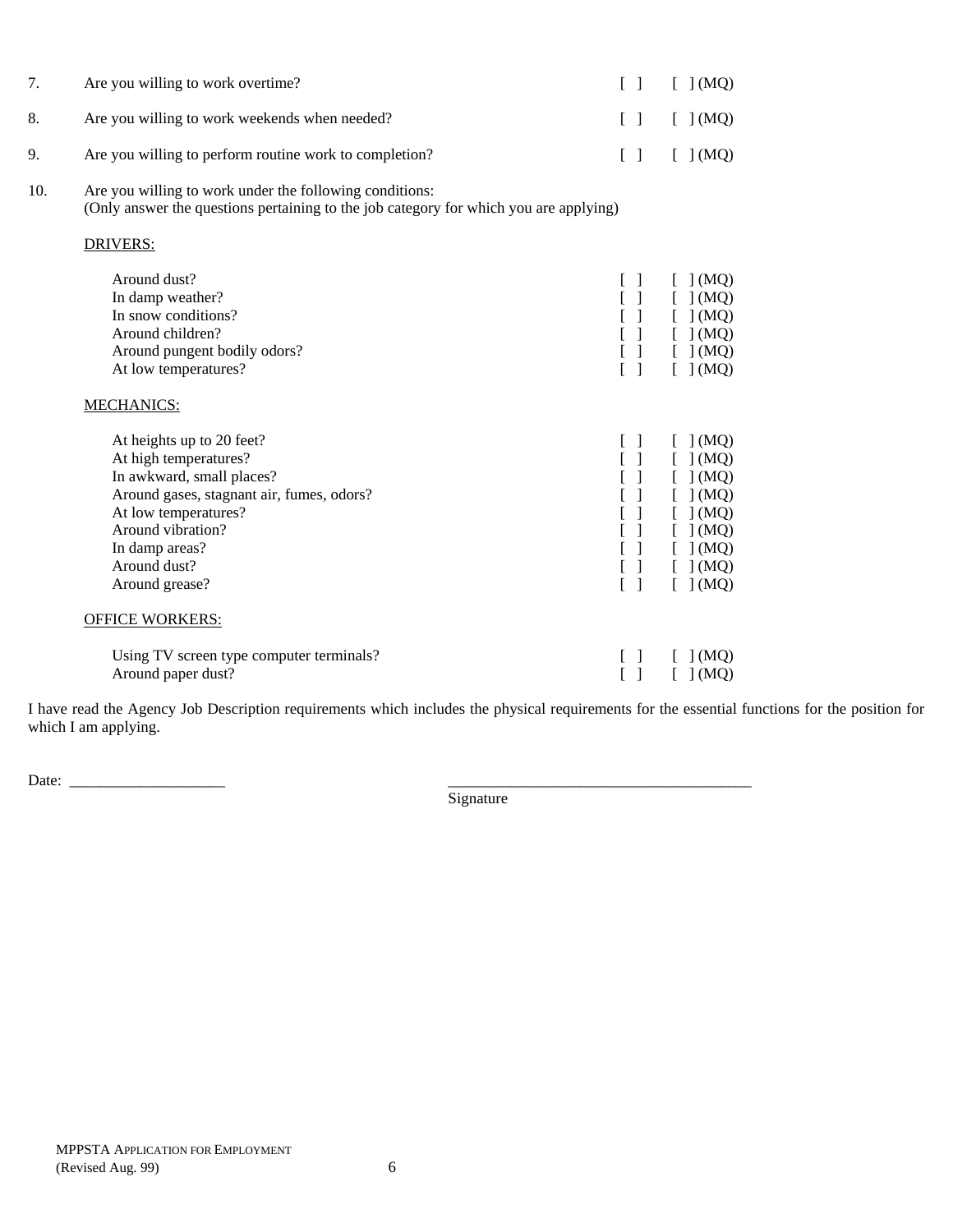### *MID-PLACER PUBLIC SCHOOLS TRANSPORTATION AGENCY*  **SUPPLEMENTAL APPLICATION FOR DRIVERS AND MECHANICS**

### EXPERIENCE AND QUALIFICATIONS

(Driving and Mechanic Applicants Only)

| Licenses                      | <b>State</b>                                                         | Type | License Number                                                                       | Date Issued           | Exp. Date |
|-------------------------------|----------------------------------------------------------------------|------|--------------------------------------------------------------------------------------|-----------------------|-----------|
| Driver's License Number       |                                                                      |      |                                                                                      |                       |           |
| <b>School Bus Certificate</b> |                                                                      |      |                                                                                      |                       |           |
| <b>Medical Certificate</b>    |                                                                      |      |                                                                                      |                       |           |
|                               | [ ] Other License or Certificate (specify):                          |      |                                                                                      |                       |           |
|                               |                                                                      |      | Have you ever been denied a license, permit or privilege to operate a motor vehicle? |                       |           |
|                               | Has any license, permit or privilege ever been suspended or revoked? |      | $[\ ]$ Yes                                                                           | $\lceil \; \rceil$ No |           |
|                               |                                                                      |      |                                                                                      |                       |           |
|                               |                                                                      |      |                                                                                      |                       |           |
|                               | ACCIDENT REVIEW FOR PAST FIVE YEARS                                  |      | (Attach sheet if more space is needed)                                               |                       |           |
| Date                          | Description of Accident                                              |      | Location                                                                             |                       |           |
| <b>Last Accident</b>          |                                                                      |      |                                                                                      |                       |           |
| <b>Next Previous</b>          |                                                                      |      |                                                                                      |                       |           |
| <b>Next Previous</b>          |                                                                      |      |                                                                                      |                       |           |
|                               | TRAFFIC CITATIONS FOR PAST FIVE YEARS                                |      | (Do not include parking violations)<br>(Attach sheet if more space is needed)        |                       |           |
| Dates                         | <b>Type of Violation</b>                                             |      | Location                                                                             | Penalty               |           |
|                               |                                                                      |      |                                                                                      |                       |           |
|                               |                                                                      |      |                                                                                      |                       |           |
|                               |                                                                      |      |                                                                                      |                       |           |

#### AUTORIZATION FOR PRIOR EMPLOYERS TO RELEASE EMPLOYEE INFORMATION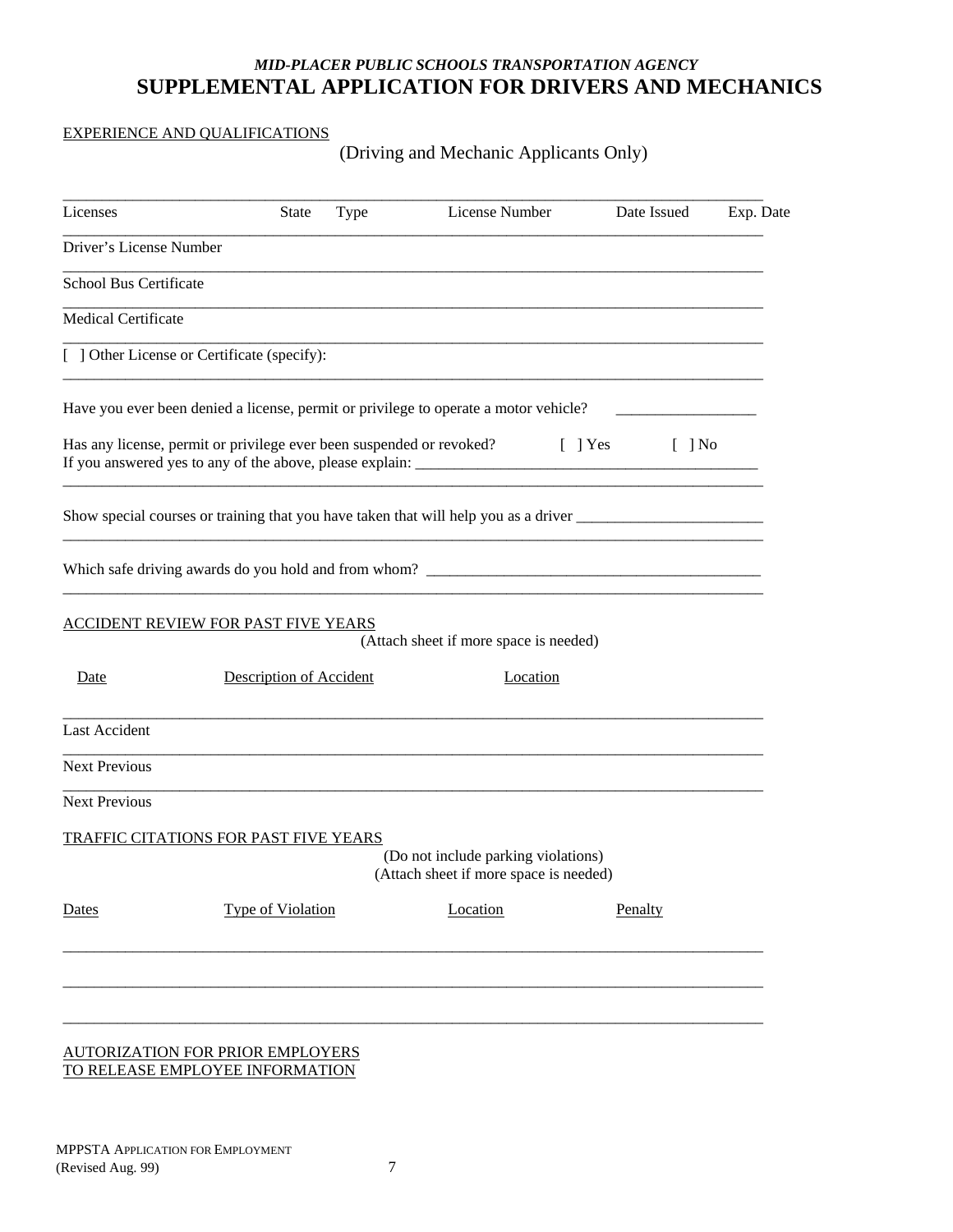Pursuant to Section 382.413 of the Department of Transportation Regulations, I consent to and authorize my prior employers, during the preceding two years from the date of my application, to release information to the Mid-Placer Public Schools Transportation Agency regarding:

- (1) Alcohol tests with a result of 0.04 alcohol concentration or greater;
- (2) Verified positive controlled substances test results;
- (3) Refusals to be tested; and

\_\_\_\_\_\_\_\_

\_\_\_\_\_\_\_\_

\_\_\_\_\_\_\_\_\_

(4) Any alcohol and drug information my prior employer obtained from other prior employers under 382.413(a)(1).

### **Please Read Carefully, Initial Each Paragraph and Sign Below**

- (initials) I hereby certify all information provided by me on this employment application and all other information provided by me in the course of applying for employment at Mid-Placer Public Schools Transportation Agency is truthful and accurate. I understand that if any information provided by me on this employment application or any other information provided by me in the course of applying for employment at Mid-Placer Public Schools Transportation Agency (including information provided by me during the hiring process) is found to be false, untruthful or misleading (because of the information provided or because of the failure to provide information), that such misinformation will be cause for immediate rejection of my application for employment. I further understand that if I am hired as an employee of Mid-Placer Public Schools Transportation Agency and at any time thereafter it is discovered that any information provided by me on this employment application or any of the other information provided by me in the course of applying for employment at Mid-Placer Public Schools Transportation Agency (including information provided by me during the hiring process) is found to be false, untruthful or misleading (because of the information provided or because of the failure to provide information), I will be subject to immediate termination from employment.
- (initials) I further certify that I, the undersigned applicant, have personally completed this application.
- (initials) I hereby authorize and consent to the Mid-Placer Public Schools Transportation Agency and its representatives thoroughly investigating my references, work record, education (dates of attendance, classes taken, grades and/or degree or certificate received) and other matters related to my suitability for employment and, further, consent to and authorize the references I have listed to disclose to the Mid-Placer Public Schools Transportation Agency any and all letters, reports and other information related to my work, without giving me prior notice of such disclosure. In addition, I hereby release the Mid-Placer Public Schools Transportation Agency, my former employers and all other persons, corporations, partnerships, entities and associations from any and all claims, demands or liabilities arising out of or in any way related to such investigation or disclosure. I waive all claims or actions of any kind relating in any way to such investigation or disclosure against the Mid-Placer Public Schools Transportation Agency, my former employers and all other persons, corporations, partnerships, entities and associations.

Date **Applicant's Signature** 

\_\_\_\_\_\_\_\_\_\_\_\_\_ \_\_\_\_\_\_\_\_\_\_\_\_\_\_\_\_\_\_\_\_\_\_\_\_\_\_\_\_\_\_\_\_\_\_\_\_\_\_\_\_\_\_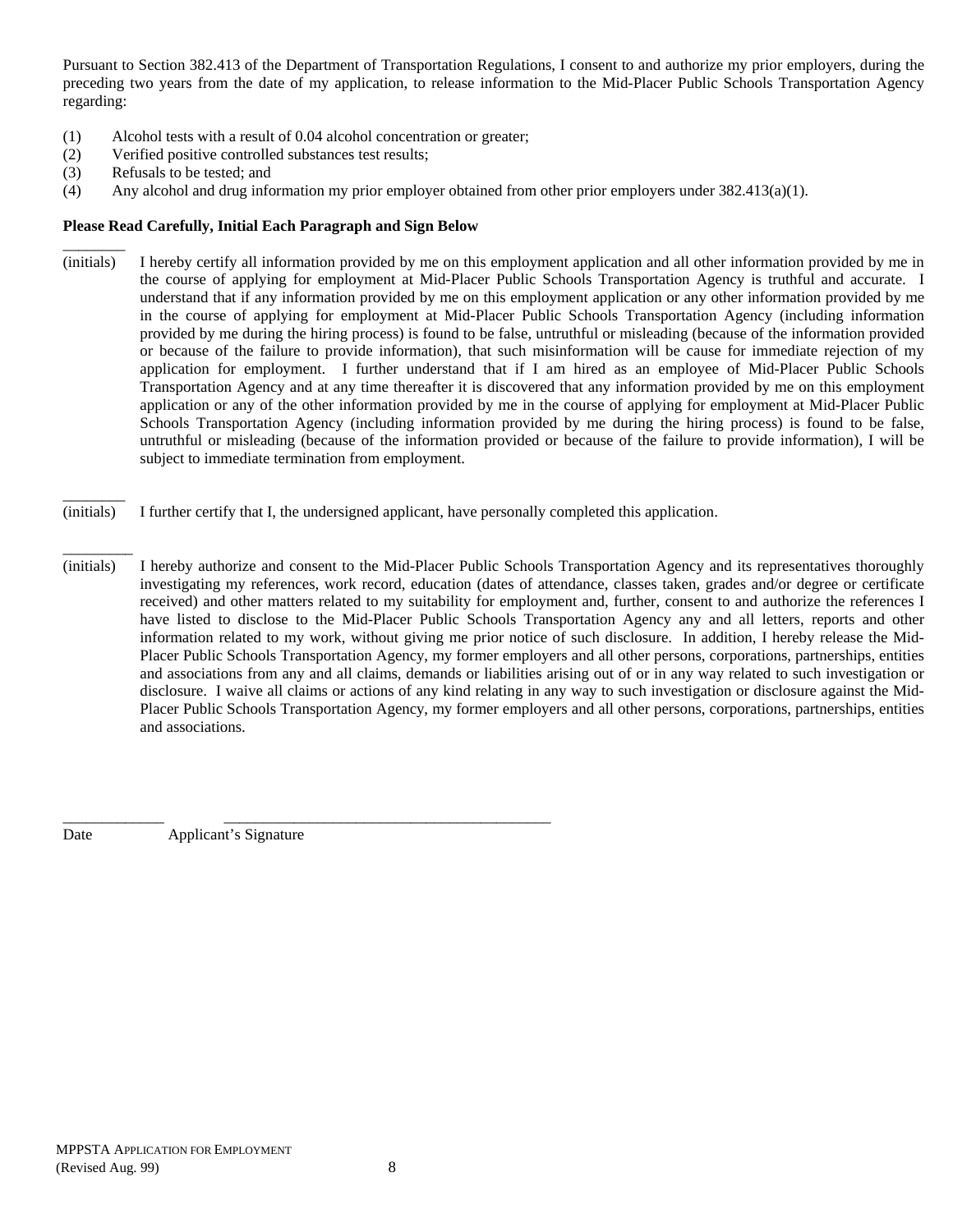### *MID-PLACER PUBLIC SCHOOLS TRANSPORTATION AGENCY*  **VOLUNTARY SUPPLEMENTAL FORM REGARDING EQUAL EMPLOYMENT OPPORTUNITY APPLICANT INFORMATION**

Qualified applicants are considered for employment, and employees are treated during employment, without regard to race, color, religion, sex, national origin, ancestry, age, marital status, medical condition, disability, sexual orientation or any other protected basis to the extent protected by applicable law.

To help us comply with Federal/State equal employment opportunity record keeping, reporting and other legal requirements, please answer the questions below.

This Supplemental Application will be kept in a Confidential File separate from the Application for Employment.

| Job applied for:            |                                                                                    | Date: $\frac{1}{\sqrt{1-\frac{1}{2}} \cdot \frac{1}{2}}$ |
|-----------------------------|------------------------------------------------------------------------------------|----------------------------------------------------------|
|                             |                                                                                    |                                                          |
| $\text{(last)}$             | (first)                                                                            | (middle)                                                 |
|                             |                                                                                    |                                                          |
| (street)                    | (city)                                                                             | $(\text{state } \& \text{ zip code})$                    |
|                             |                                                                                    |                                                          |
|                             | Race/Ethnic Group: [] White [] Black [] Hispanic [] American Indian/Alaskan Native |                                                          |
|                             |                                                                                    |                                                          |
| Sex:<br>[ ] Male [ ] Female |                                                                                    |                                                          |

In compliance with applicable Federal and State equal employment opportunity laws, qualified applicants are considered for all positions without regard to race, color, religion, sex, national origin, age, marital status, medical condition, disability, or sexual orientation or any other protected basis to the extent protected by applicable law.